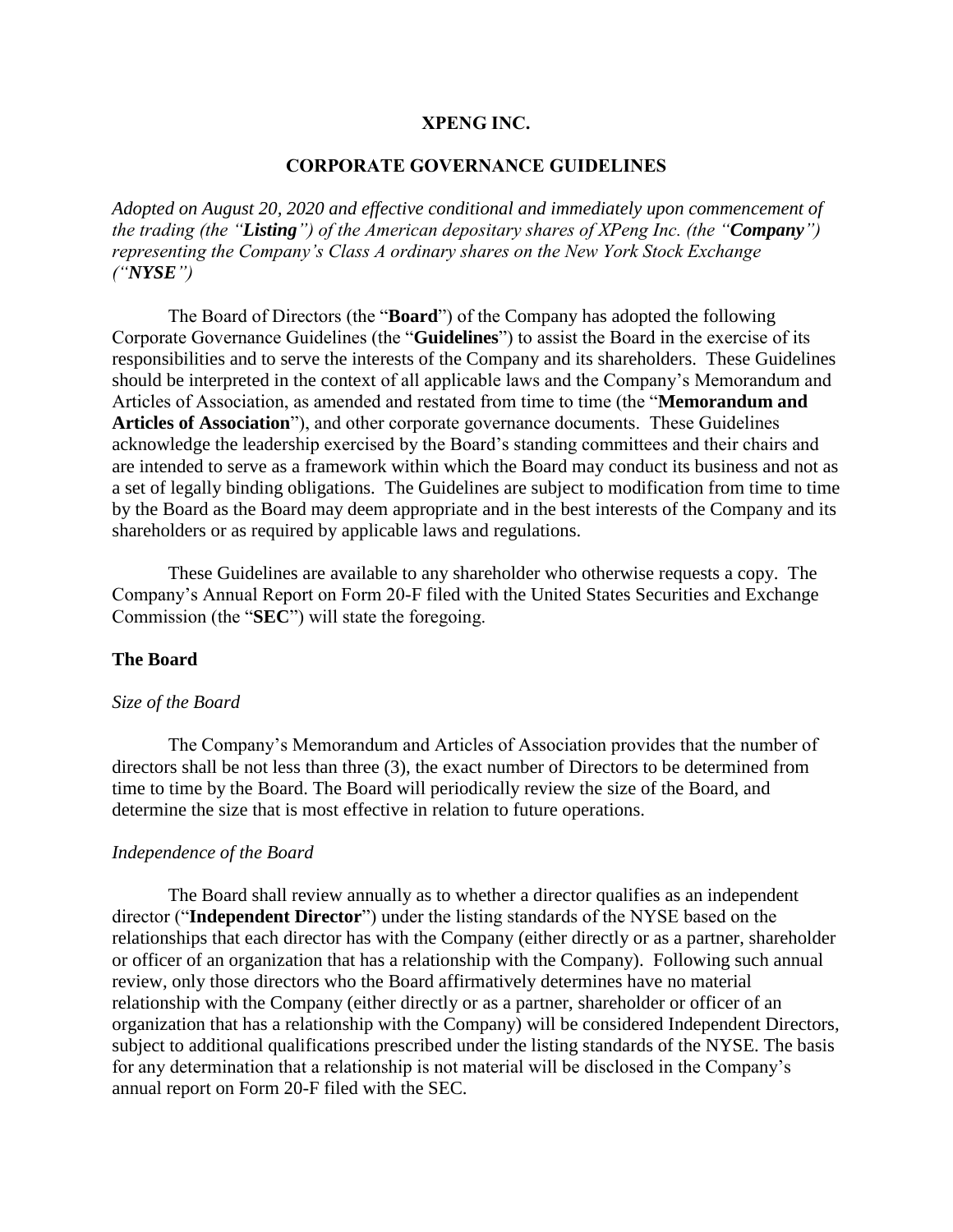### *Director Qualification Standards*

The Board is responsible for reviewing, on an annual basis, the appropriate characteristics, skills and experience required for the Board as a whole and its individual members. In evaluating the suitability of individual candidates (both new candidates and current Board members), the Board, in approving candidates for election (and, in the case of vacancies, appointing), takes into account many factors, including ability to make independent analytical inquiries, general understanding of marketing, finance, technology and other elements relevant to the success of a publicly-traded company in today's business environment, experience in the Company's industry and with relevant social policy concerns, understanding of the Company's business on a technical level, other board service and educational and professional background. Each candidate nominee must also possess fundamental qualities of intelligence, honesty, good judgment, high ethics and standards of integrity, fairness and responsibility. The Board evaluates each individual in the context of the Board as a whole, with the objective of assembling a group that can best perpetuate the success of the business and represent shareholder interests through the exercise of sound judgment using its diversity of experience in these various areas. In determining whether to recommend a director for re-election, the Board also considers the director's past attendance at meetings and participation in and contributions to the activities of the Board.

### *No Specific Limitation on Other Board Service*

The Board does not believe that its members should be prohibited from serving on boards of other organizations and has not adopted any guidelines limiting such activities. However, the Board will take into account the nature of and time involved in a director's service on other boards and/or committees in evaluating the suitability of individual director candidates and current directors and making its recommendations to the Company's shareholders.

Service on other boards and/or committees should be consistent with the Company's conflict of interest policies set forth below.

## *Directors Who Resign Their Current Positions With Their Company*

When a director, including any director who is currently an officer or employee of the Company, resigns or materially changes his or her position with his or her employer, such director should submit his or her resignation in writing to the Company.

#### *Term Limits*

The Board does not believe it is in the best interests of the Company to establish term limits at this time. Additionally, such term limits may cause the Company to lose the significant contribution of experienced directors who have developed increasing insights into the Company's business over time.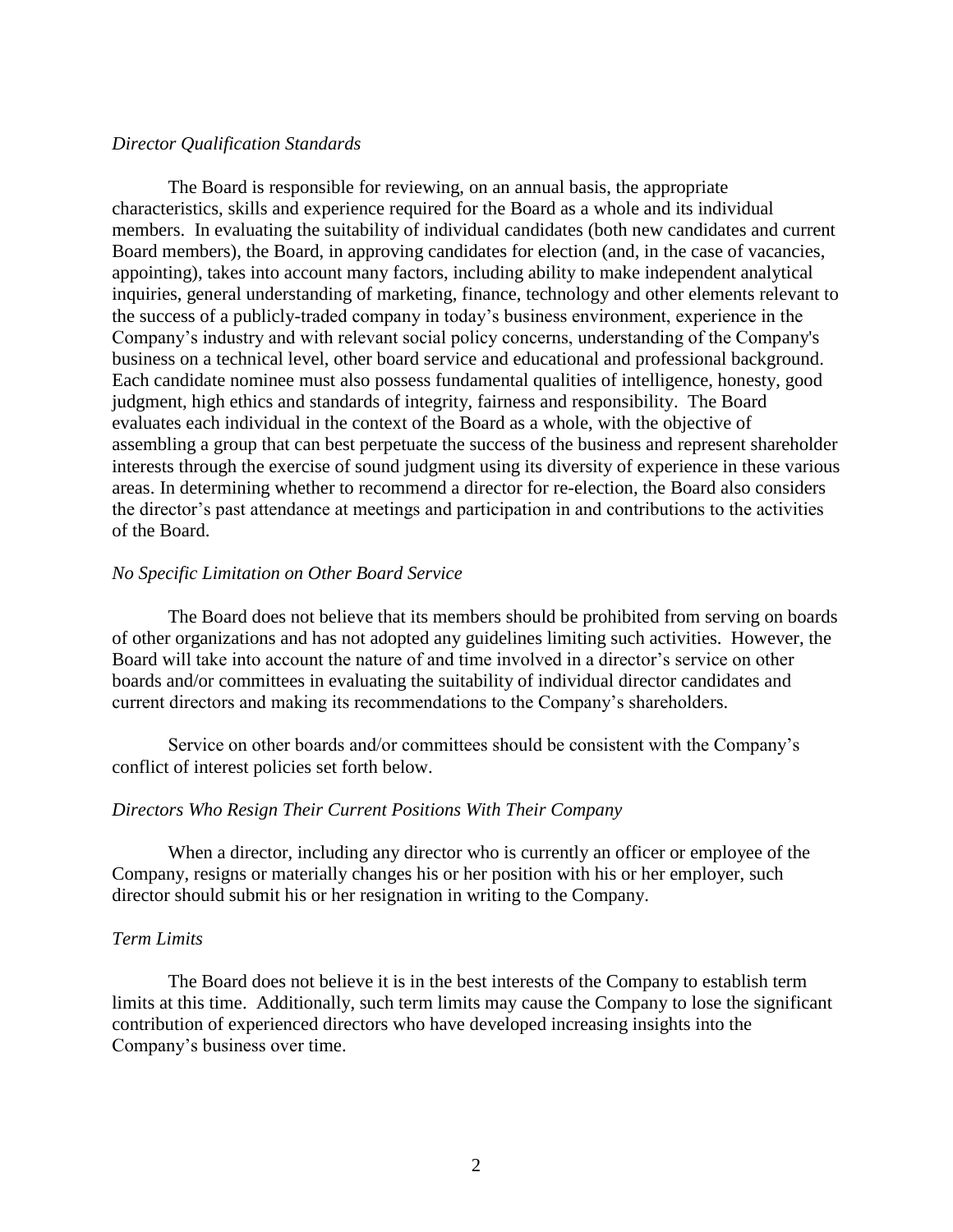## *Director Responsibilities*

The business and affairs of the Company will be managed by or under the direction of the Board, including through one or more of its committees as set forth in the Memorandum and Articles of Association and each of the committee's respective charter. Each director is expected to spend the time and effort necessary to properly discharge his or her responsibilities and is expected to exercise his or her business judgment in what he or she reasonable believes to be in the best interest of the Company. In discharging his or her responsibilities, directors may rely on the honesty and integrity of the Company's executive officers and its outside advisors and auditors. The directors' responsibilities include, but are not limited to:

- (1) overseeing the conduct of the Company's business, to evaluate whether the business is being properly managed;
- (2) reviewing and, where appropriate, approving the Company's major financial objectives, plans and actions;
- (3) reviewing and, where appropriate, approving major changes in, and determining other major issues in respect of, the appropriate auditing and accounting principles and practices to be used in the preparation of the Company's financial statements;
- (4) reviewing and, where appropriate, approving major changes in, and determining under this Guidelines, the Company's Code of Business Conduct and Ethics (the "**Code of Business Conduct and Ethics**") and other Company policies;
- (5) reviewing and, where appropriate, approving actions to be undertaken by the Company that would result in a material change in the financial structure or control of the Company, the acquisition or disposition of any businesses or asset(s) material to the Company or the entry of the Company into any major new line of business;
- (6) reviewing and evaluating the performance of the Chairman, the Chief Executive Officer and other members of management based on reports from the compensation committee of the Board (the "**Compensation Committee**");
- (7) providing advice and counsel to the Chairman, the Chief Executive Officer and principal senior executives;
- (8) evaluating the overall effectiveness of the Board, as well as selecting and recommending to shareholders qualified candidates for election to the Board;
- (9) ensuring that the Company's business is conducted with the highest standards of ethical conduct and in conformity with applicable laws and regulations; and
- (10) performing such other functions as the Board believes appropriate or necessary, or as otherwise prescribed by rules or regulations.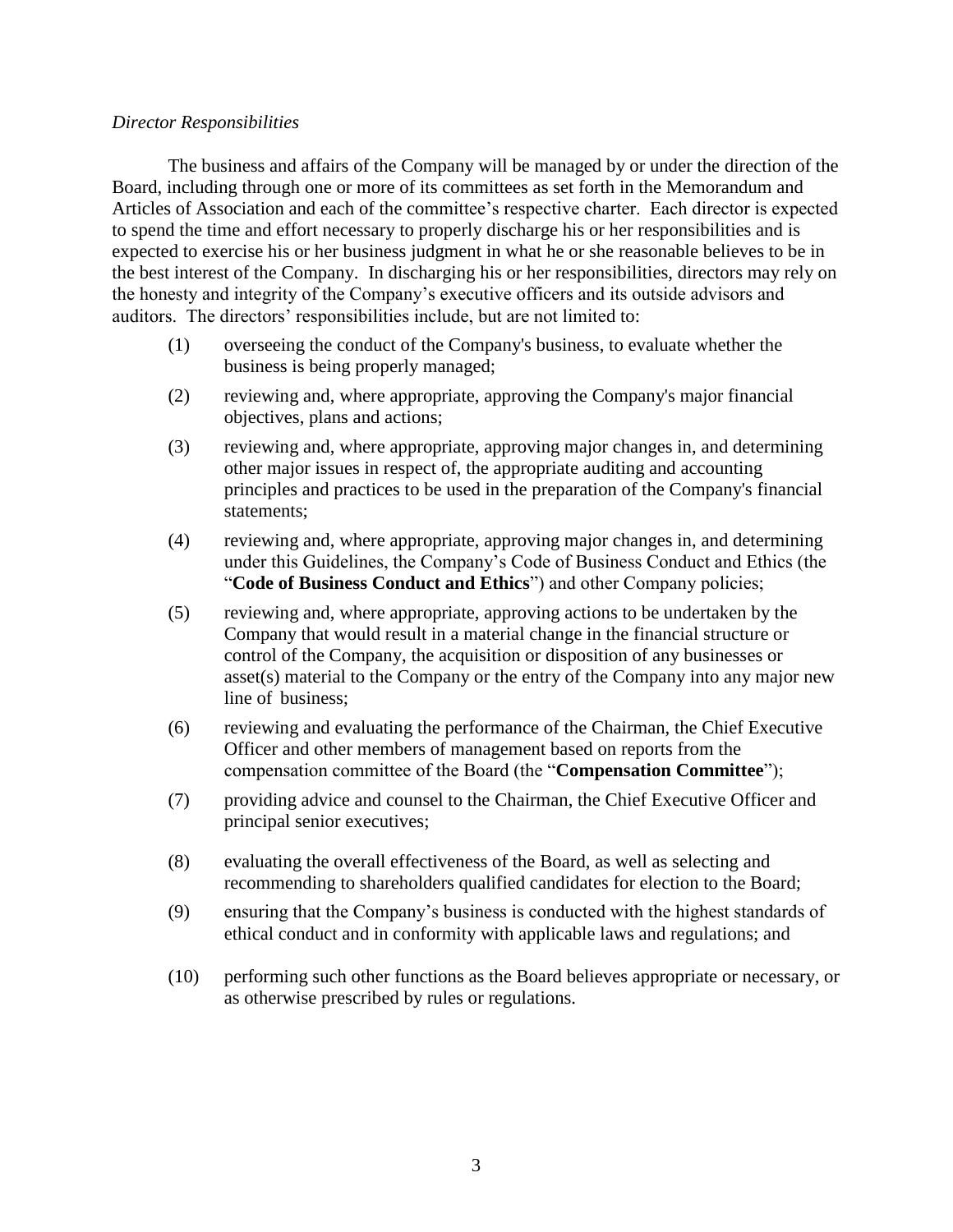### *Compensation*

The Company's employee directors shall not receive additional compensation for their service as directors.

The Company believes that compensation for non-employee directors, if any, may be made through the payment of all or a portion of director compensation in Company shares, options to purchase Company shares or similar compensation.

Members of the audit committee of the Board (the "**Audit Committee**") may not directly or indirectly receive any compensation from the Company other than their directors' compensation, which includes their compensation for service on committees of the Board and the receipt of equity incentive awards.

### *Stock Ownership*

Subject to the Company's Statement of Policies Governing Material, Non-Public Information and the Prevention of Insider Trading, the Company does not prohibit directors from purchasing shares of the Company. However, the number of shares owned by any director is a personal decision and, at this time, the Board has chosen not to adopt a policy requiring ownership by directors of a minimum number of shares.

### *Conflicts of Interest*

Directors are expected to avoid any action, position or interest that conflicts with the interests of the Company or gives the appearance of a conflict. If an actual or potential conflict of interest develops, the director should immediately report the matter to the Chairman of the Board. Any significant conflict must be resolved or the director should resign. If a director has a personal interest in a matter before the Board, the director will disclose the interest to the Board, excuse himself or herself from discussion on the matter and not vote on the matter.

### *Board Orientation and Continuing Education of Board Members*

The Company provides new directors with a director orientation program to familiarize them with, among other things, the Company's business, strategic plans, significant financial, accounting and management issues, compliance programs, conflicts policies, Code of Business Conduct and Ethics, Guidelines, principal officers, internal auditors and independent auditors.

The Company will make available to directors continuing education programs, and each director is expected to participate in such programs, as management or the Board determines desirable.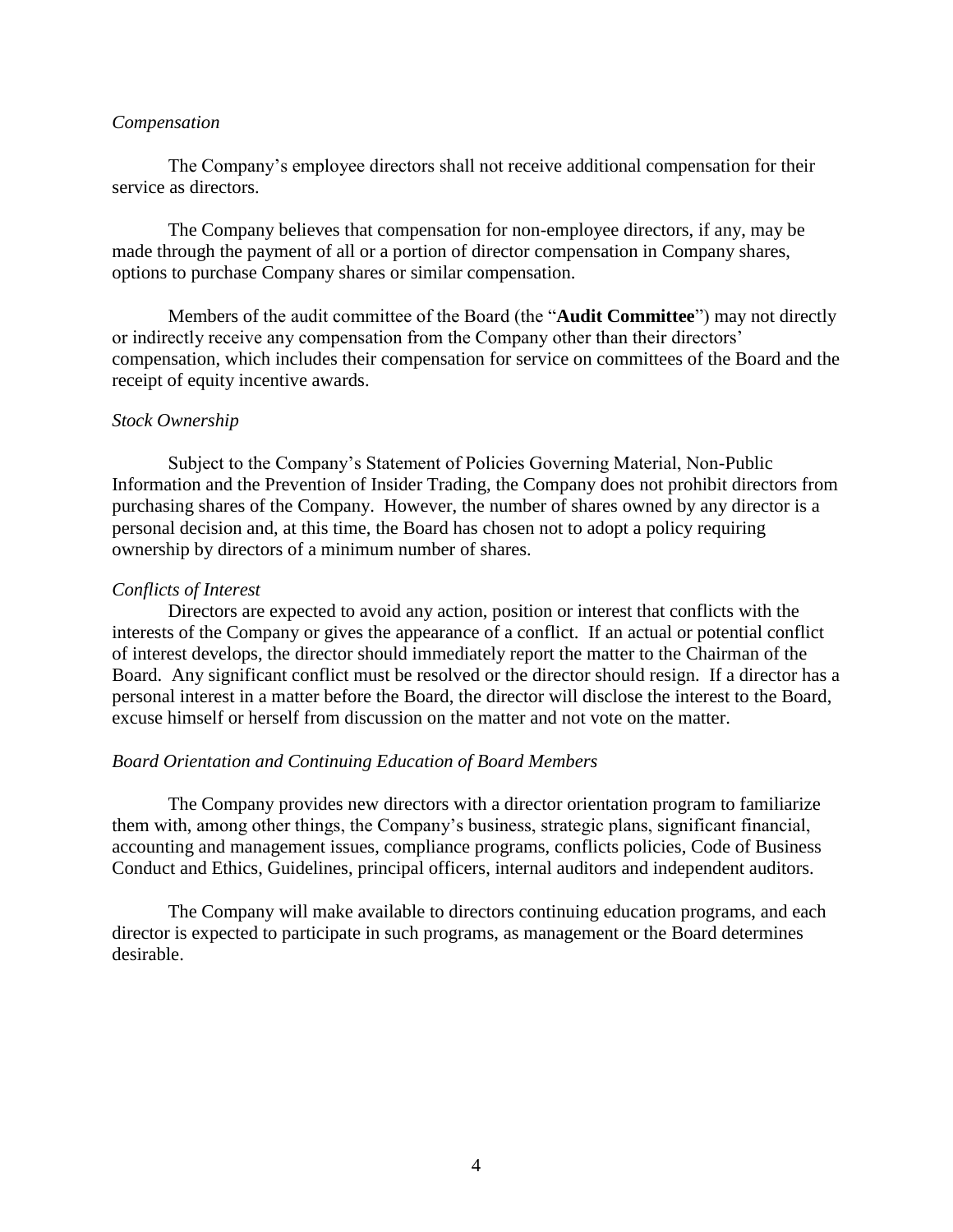#### *Interaction with Institutional Investors, the Press and Customers*

The Board believes that management generally should speak for the Company. Each director should refer all inquiries from institutional investors, the press or customers to the Chairman, the Chief Executive Officer or the Chief Financial Officer of the Company. Individual Board members may, from time to time at the request of the management, meet or otherwise communicate with various constituencies that are involved with the Company. If comments from the Board are appropriate, they should, in most circumstances, come from the Chairman of the Board.

#### *Board Access to Senior Management*

The Board will have complete access to Company management in order to ensure that directors can ask any questions and receive all information necessary to perform their duties. Management should comply promptly and fully with such requests from directors, and directors should exercise judgment to ensure that their contact with management does not distract managers from their jobs or disturb the business operations of the Company. Such contact, if in writing, should be copied to the Chief Executive Officer of the Company.

### *Board Access to Independent Advisors*

The Board committees may hire independent advisors as set forth in their applicable charters. The Board as a whole shall have access to such advisors and such other independent advisors that the Company retains or that the Board considers necessary to discharge its responsibilities.

#### *Code of Business Conduct and Ethics*

The Board expects all directors, as well as officers and employees, to act ethically at all times and to adhere to the Code of Business Conduct and Ethics.

### *Board Attendance at Annual Meeting of Shareholders*

Directors are invited and strongly encouraged to attend the Company's annual meeting of shareholders.

#### *Annual Self-Evaluation*

Following the end of each fiscal year, the Board will assess its performance. The Board will be responsible for establishing the evaluation criteria and implementing the process for such evaluation, as well as considering other corporate governance principles that may, from time to time, merit consideration by the Board.

The assessment should include a review of any areas in which the Board or management believes the Board can make a better contribution to the governance of the Company, as well as a review of the committee structure and an assessment of the Board's compliance with the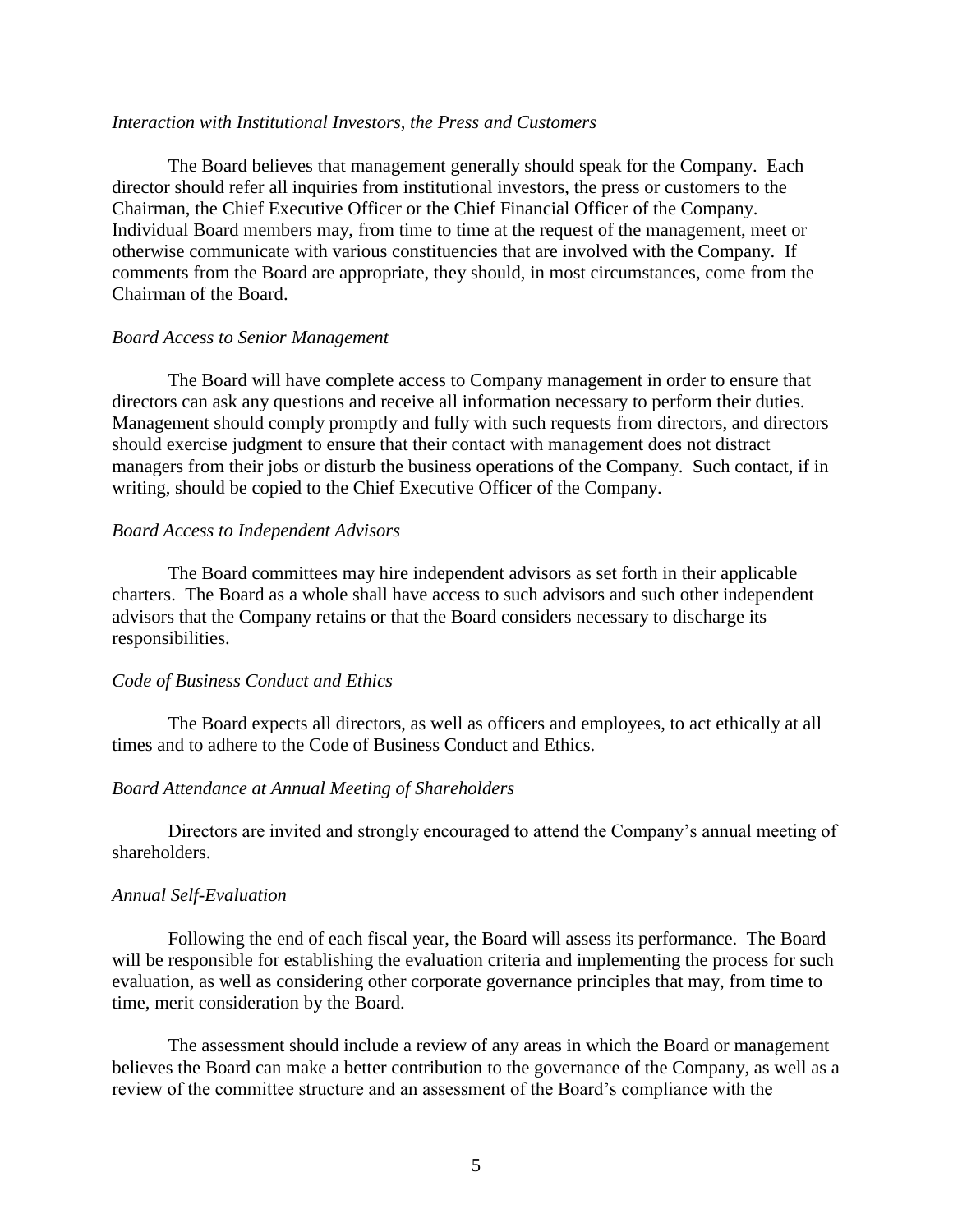principles set forth in these Guidelines. The purpose of the review will be to improve the performance of the Board as a unit, and not to target the performance of any individual Board member. The Board will utilize the results of the evaluation process in assessing and determining the characteristics and critical skills required of prospective candidates for election to the Board.

### *Nomination of Directors and Committee Members*

With the assistance of the Nominating and Corporate Governance Committee, the Board is responsible for recommending individuals to be nominated as directors and committee members. This includes evaluation of new candidates as well as evaluation of current directors.

## *Other Responsibilities of Board Relating to This Guidelines*

The Board is also responsible for developing this Guidelines, as well as reviewing and revising this Guidelines on a regular basis. The Board prepares any disclosure of the nominating process required by applicable rules and regulations. The Board also reviews management's monitoring of compliance with the Code of Business Conducts and Ethics and considers issues that arise under the Code of Business Conducts and Ethics.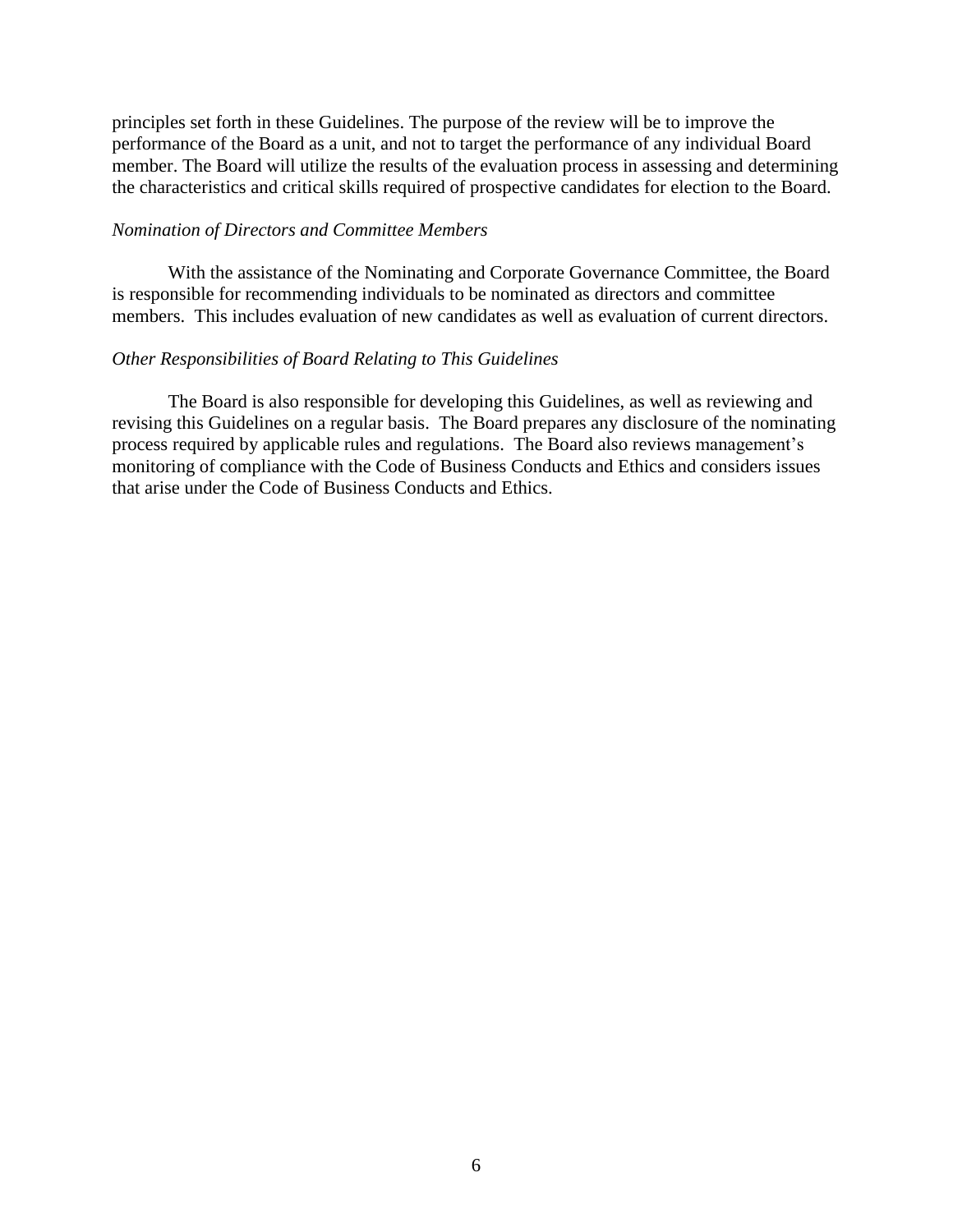## **Board Meetings**

### *Frequency of Meetings*

The Board will meet at least four (4) times annually. In addition, special meetings may be called from time to time as determined by the needs of the business. It is the responsibility of the directors to attend meetings.

### *Director Attendance*

A director is expected to spend the time and effort necessary to properly discharge his or her responsibilities. Accordingly, a director is expected to regularly prepare for and attend meetings of the Board and all committees on which the director sits (including separate meetings of non-management directors and the Independent Directors), with the understanding that, on occasion, a director may be unable to attend a meeting. A director who is unable to attend a meeting is expected to notify the Chairman of the Board or the Chairman of the appropriate committee in advance of such meeting, and, whenever possible, participate in such meeting via teleconference.

### *Attendance of Non-Directors*

The Board encourages the Chairman of the Board or of any committee to bring Company management and outside advisors or consultants from time to time into Board and/or committee meetings to (i) provide insight into items being discussed by the Board which involve the manager, advisor or consultant, (ii) make presentations to the Board on matters which involve the manager, advisor or consultant, and (iii) bring managers with high potential into contact with the Board. Attendance of non-directors at Board meetings is at the discretion of the Board.

#### *Agendas*

The Chairman establishes the agenda for each Board meeting with input from the management and, as necessary or desired, from the other directors.

#### *Advance Receipt of Meeting Materials*

Information regarding the topics to be considered at a meeting is essential to the Board's understanding of the business and the preparation of the directors for a productive meeting. To the extent feasible, the meeting agenda and any written materials relating to each Board meeting will be distributed to the directors sufficiently in advance of each meeting to allow for meaningful review of such agenda and materials by the directors. Directors are expected to have reviewed and be prepared to discuss all materials distributed in advance of any meeting.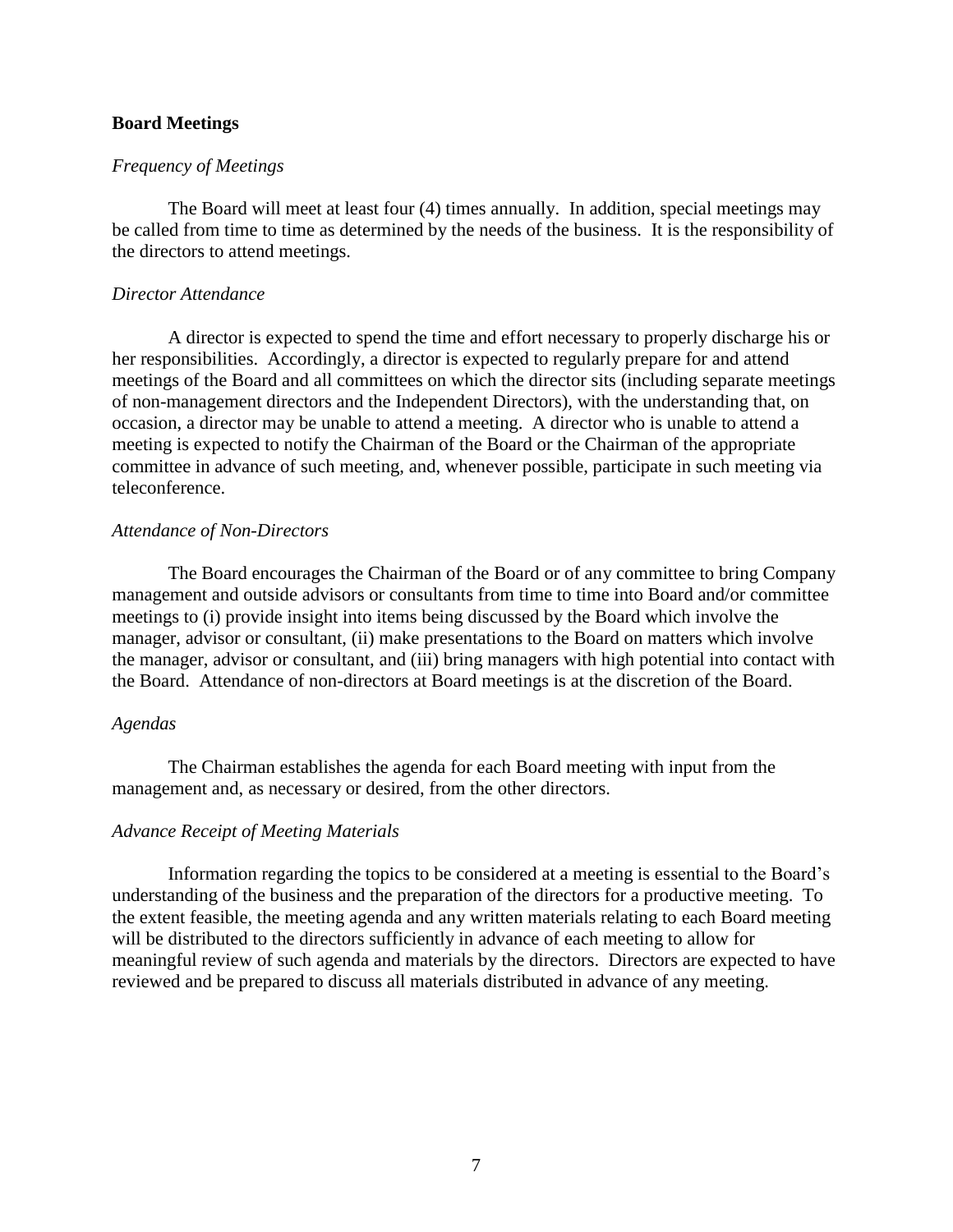### **Committee Matters**

### *Number, Name and Responsibilities of Committees*

The Board currently has three committees. From time to time, the Board may form a new committee or disband a current committee, depending upon the circumstances. Each committee will perform its duties as assigned by the Board in compliance with the Company's Memorandum and Articles of Association and each of the committee's respective charter, each of which is available on the Company's website. The current committees are:

(1) Audit Committee. The Audit Committee consists of three (3) members and reviews the work of the Company's internal accounting and audit processes and independent auditors. The Audit Committee is responsible for the appointment and firing of the Company's independent auditors and the approval of any significant non-audit relationship with the independent auditors.

(2) Compensation Committee. The Compensation Committee consists of three (3) members and reviews and approves the Company's goals and objectives relevant to compensation, stays informed as to market levels of compensation and, based on evaluations submitted by management and other assessments, approves compensation for the Chairman, the Chief Executive Officer and the Chief Financial Officer (collectively, the "Senior Officers") and reports to the Board concerning these matters. The Compensation Committee periodically reports to the Board concerning its compensation determinations with respect to Senior Officers.

(3) Nominating and Corporate Governance Committee. The Nominating and Corporate Governance Committee consists of at least three (3) members and will assist the Board in selecting individuals qualified to become directors and in determining the composition of the Board and its committees. The Nominating and Corporate Governance Committee will review annually with the Board the current composition of the Board with regards to characteristics such as independence, knowledge, skills, experience and diversity. The Nominating and Corporate Governance Committee is also responsible for making recommendations to the Board on all matters of corporate governance and on any remedial action to be taken.

### *Assignment and Rotation of Committee Members*

The Board appoints committee members and committee chairs according to criteria set forth in the applicable committee charter and such other criteria that the Board determines to be appropriate in light of the responsibilities of each committee. Committee membership and the position of committee chair will not be rotated on a mandatory basis unless the Board determines that rotation is in the best interest of the Company.

Within one year of the Listing, each member of the Audit Committee must satisfy the independence requirements of Rule 10A-3 under the Securities Exchange Act of 1934 and must be financially literate, as determined by the Board in its business judgment, or must become financially literate within a reasonable period of time after his or her appointment, and at least one member of the Audit Committee must meet the definition of "audit committee financial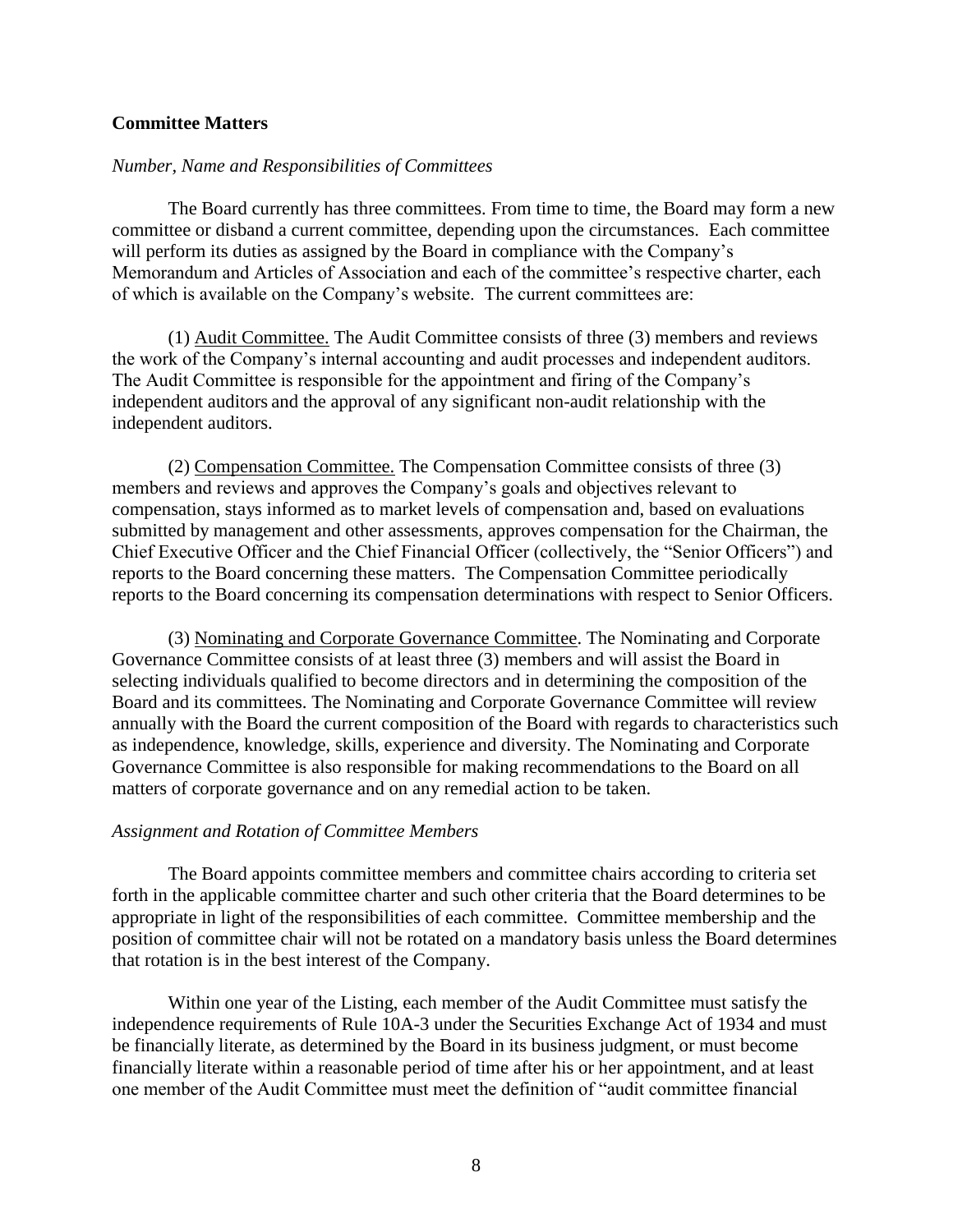expert" as determined by the Board in its business judgment in accordance with Item 407(d) of Regulation S-K under the Securities Act of 1933, as amended.

## *Frequency of Committee Meetings*

The Audit Committee, the Compensation Committee and the Nominating and Corporate Governance Committee shall hold regular meetings periodically or as specified in each committee's respective charter. In addition, special meetings may be called by the committee chair from time to time as determined by the needs of the business. It is the responsibility of the directors to attend the meetings of the committees on which they serve.

## *Committee Agendas*

The chairman of each committee, in consultation with the appropriate members of the Committee, will develop his or her committee's agenda.

# *Committee Self-Evaluations*

Following the end of each fiscal year, each committee will review its performance and charter and recommend to the Board any changes it deems necessary.

# **Leadership Development**

# *Annual Review of Chief Executive Officer*

The Compensation Committee, with input from the Board, shall annually establish the performance criteria (including both long-term and short-term goals) to be considered in connection with the Chief Executive Officer's next annual performance evaluation. At the end of each year, the Chief Executive Officer shall make a presentation or furnish a written report to the Compensation Committee indicating his or her progress against such established performance criteria. Thereafter, with the Chief Executive Officer absent, the Compensation Committee shall meet to review the Chief Executive Officer's performance. Factors to be considered in assessing CEO performance include strategic vision and leadership, external representation of the Company and management of external relationships, executive officer leadership development and succession planning, the Company's financial and operational performance, employee morale and motivation, and rapport with the Board. The results of the review and evaluation shall be communicated to the Chief Executive Officer by the chair of the Compensation Committee.